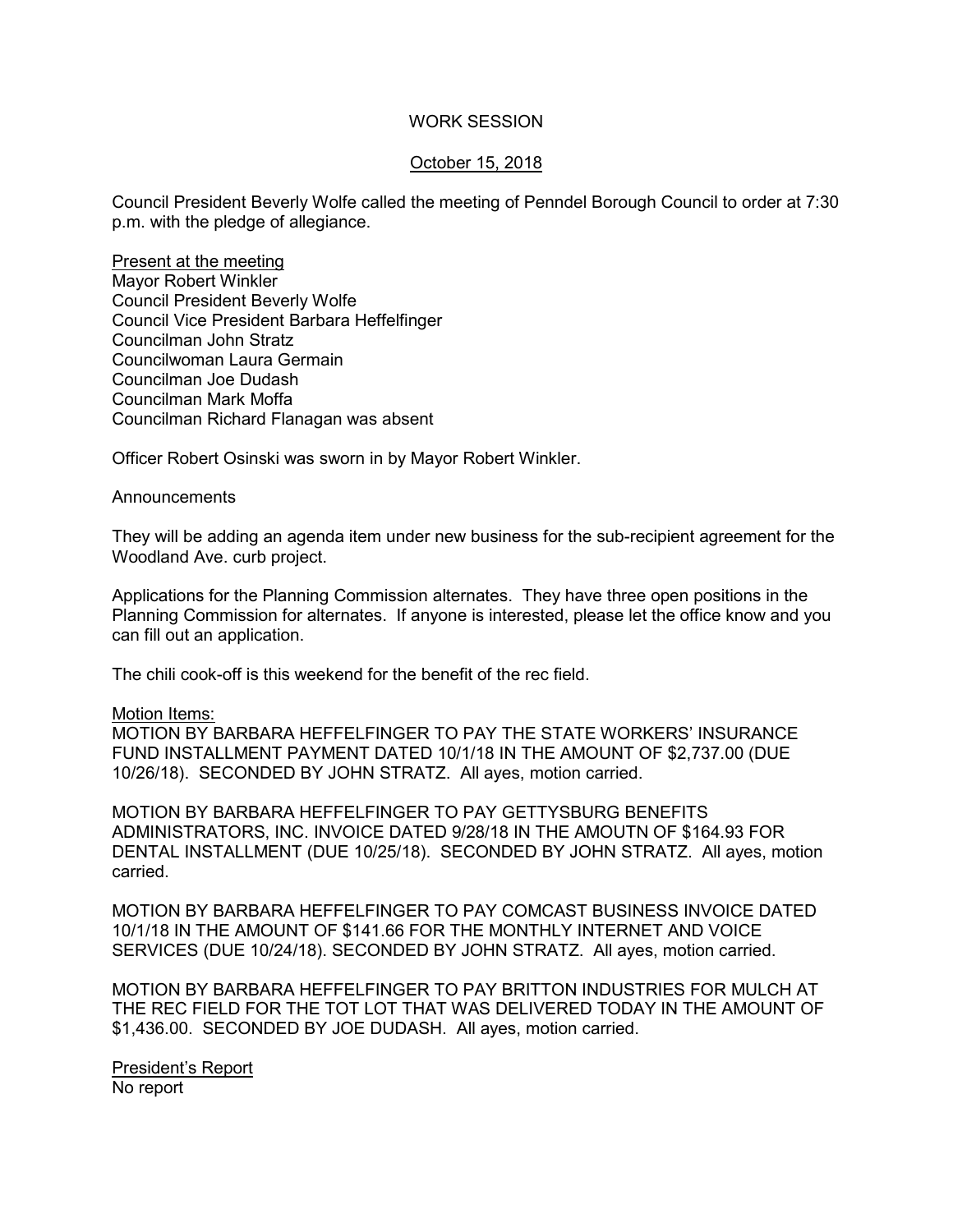## Mayor's Report

One of our cars was in an accident tonight. The officer went to the hospital. He was checked out and released. Our maintenance man has being doing a lot of work. He's been cleaning up and he got the lines painted.

Solicitor's Report No report

Engineer's Report Carol read the report which is attached.

## *COMMITTEE REPORTS*

## Refuse

Joe Dudash reported that they wrote up our bid contracts which were sent over to special counsel and they have reviewed it. They had some changes and sent it back to the committee to go over the changes in it. Most of it had to do with the China Sword issue with recyclables. They saw a lot of things with hidden charges and they are trying to prevent that. Beverly Wolfe asked when they could put this out for bid because they are running out of time. She asked if he thought it could be ready by the November council meeting. Joe thinks that once they all sit down and look at it and go over the changes made by special counsel, then they should have it pretty well nailed down. What has made it more complicated is the recyclables. They really had to research what they may come back at us with.

The police contract is great. They made a settlement. They sent it over to council and the solicitor and now it is in the hands of the PBA which has to sign off and send it back. The only thing he wanted to say is that this goes to show you what happened tonight with Officer Dallas Krum. It's not easy being a cop out there. If you saw the car, the front was completely torn off. He feels it is a fair contract to the residents of Penndel and the officers. He wants everyone to understand that this is not a quiet little town like everything thinks. He was in pursuit of someone when this happened. You can see our statistics. Route 1 is a nightmare. The guns we've been getting, the drugs, you name it, we've got it. Sleepy little town, yes we have that but it is not like the good old days. It's a different scene out there. Beverly Wolfe asked when he thought the contract would be ratified so they could vote on it. He said he thought they would be getting both the trash and police back next week.

Joe's wife asked him to get this out to everyone that on Saturday, November  $17<sup>th</sup>$ , they will need assistance planting the trees at 9:00 a.m. at borough hall. Joe said he was kind of disappointed with the residents of Penndel with tree education. At the three meetings there were no Penndel residents. They had Jameson Tree Company and Rick's. They sent seven employees apiece to learn this whole thing with the trees. We had people from Bristol, Quakertown, Pennington, NJ, Philadelphia, New Hope, Perkasie, New Britain and Lansdale. It's a shame the residents here did not show up because we are the ones who have to make the improvements here. We can yell and scream about everything that's not done around here but if we don't participate, nothing's going to be done. We do need participation. Get it out to your friends because it is kind of embarrassing because we held the meetings here and all the other towns showed up. We did not have one resident from Penndel.

## Recreation Board

Laura Germain said they will be having the chili cook-off this Saturday at the rec field from 12:00 pm to 3:00 pm. Going to be posting it on the rec board Facebook page and the borough page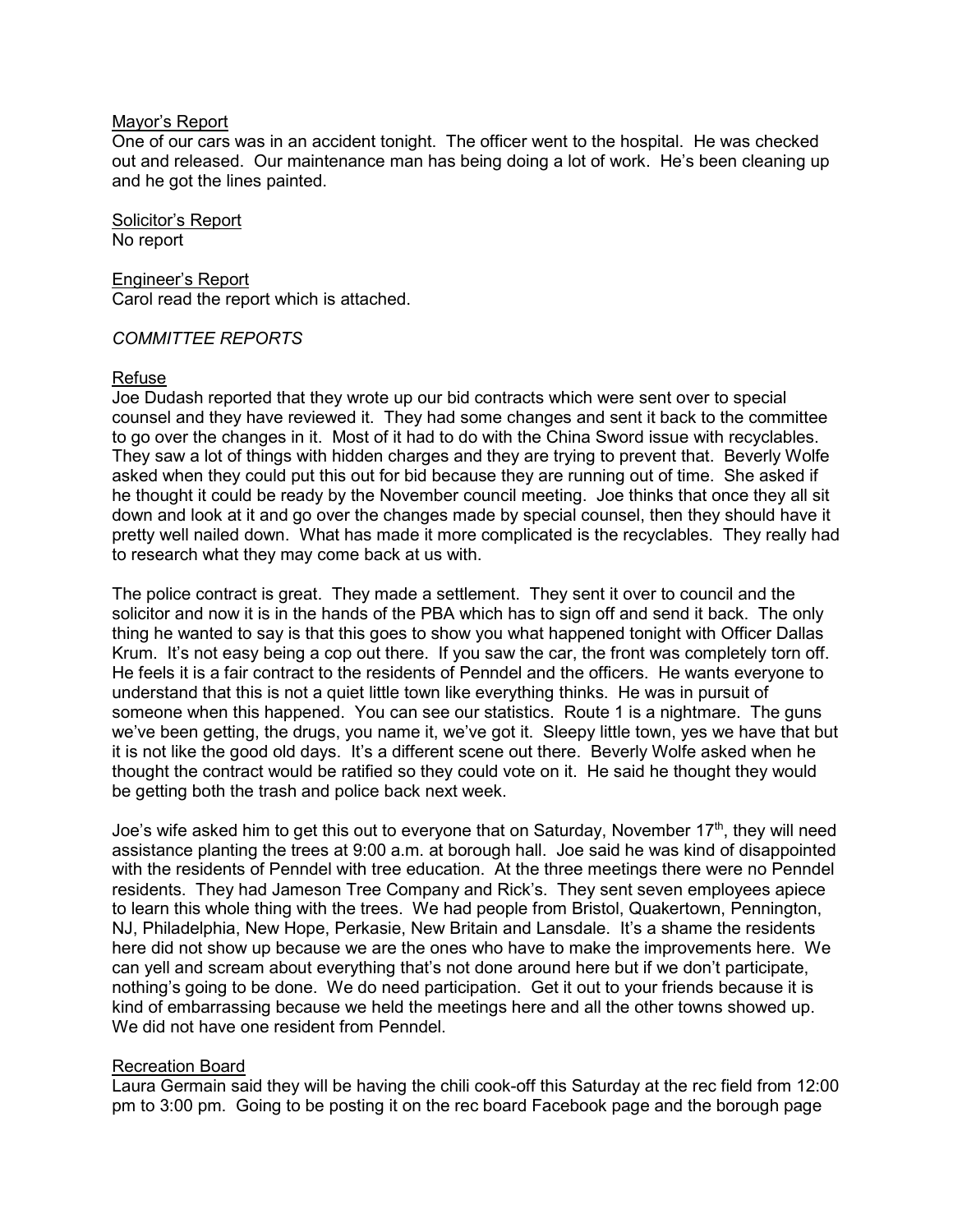promoting the prizes and reminders. There's going to be raffles, games and they will put up tents or tarps if the weather is bad and there will be a variety of chili. As Barbara mentioned, the mulch was delivered today. She wants to thank Karen Flowers for getting it to happen this budget year. Laura thought it was going to take to 2019 but Karen and Beverly figured out how to get it done this year.

## Community Relations

Laura Germain said Barbara Heffelfinger and herself will be meeting on Thursday to finalize the newsletter. They met with another website company and are going to prepare those bids. That will be for 2019 but they are going to get their ducks in a row. They said they were going to give her 2018 prices and she is going to go back and ask the first company to do the same. They are looking into getting a new Penndel logo that they will give us prices on but having the possibility of getting it for free. Her husband is a designer and he is going to make a few mock ups to see we like them and obviously he would not charge us. Our lawyers just cleared an idea we have been talking about for a few months. Our little free library which she is very excited about. Basically it's like little birdhouses and you put books in them. You take a book and leave a book. The idea is to have one in front of borough hall and maybe one in front of the rec field. We have to figure it out. It is all planning right now. What she would love to do and has to figure it out is to have residents have them in front of their own houses. She would definitely put one in front of her own house. This tends to make the town walkable. In other towns where they do this they have maps and people go from little free library to little free library. She said it would be a small thing but a great thing for our town. She had a few people say they would donate materials and her husband would build a few. Mark Moffa said if they need books for the houses he works with a non-profit that is in this area that has a ton of books and are looking for a way to distribute their books for free. Beverly Wolfe said she thinks that once they word gets out Laura is going to be inundated with books. She thinks the resident's will step up and will be dropping them on her doorstep. Mark said he drives by one every day on his way to work in Princeton.

# **Revitalization**

Mark Moffa said they will be meeting this week. They haven't met in a while. He's been waiting for the county to tabulate the results of the business survey. They supposedly have been doing some work for us looking at our Transit Overlay District. In their previous meeting they went through it and marked it up with things they thought they needed to change. They are hopefully coming back to us with some results from those suggestions as well. They hope to have a presentation coming soon.

# **Ordinances**

Mark Moffa had a conversation with Ben Hauser today and he promises we're going to have the ordinances addressing medical marijuana and group homes ready for the next meeting. They have been in the works for quite some time. There are a couple of others that have been on the radar that they've been going back and forth on. Bamboo is something that is questionable as to whether we should regulate or not. There were a couple of particular parcels mentioned that were going to be a concern. Beverly spoke to Joe Dudash's wife who knows about those things. She wanted her opinion and it is very invasive and can start taking over whole lots. It is located by Hulmeville Rd. and it is starting to creep up this way. Beverly said she has a few friends that it has cost them tens of thousands of dollars to eradicate them because the bamboo took over their entire yard. They couldn't get rid of it and ended up selling their house and moving. Mark Moffa said he wants to protect the borough owned properties from it. Beverly asked council what they thought about proceeding with this and how to regulate it. Mark said there is a model in place in Lower Makefield and Ben's firm is a representative of that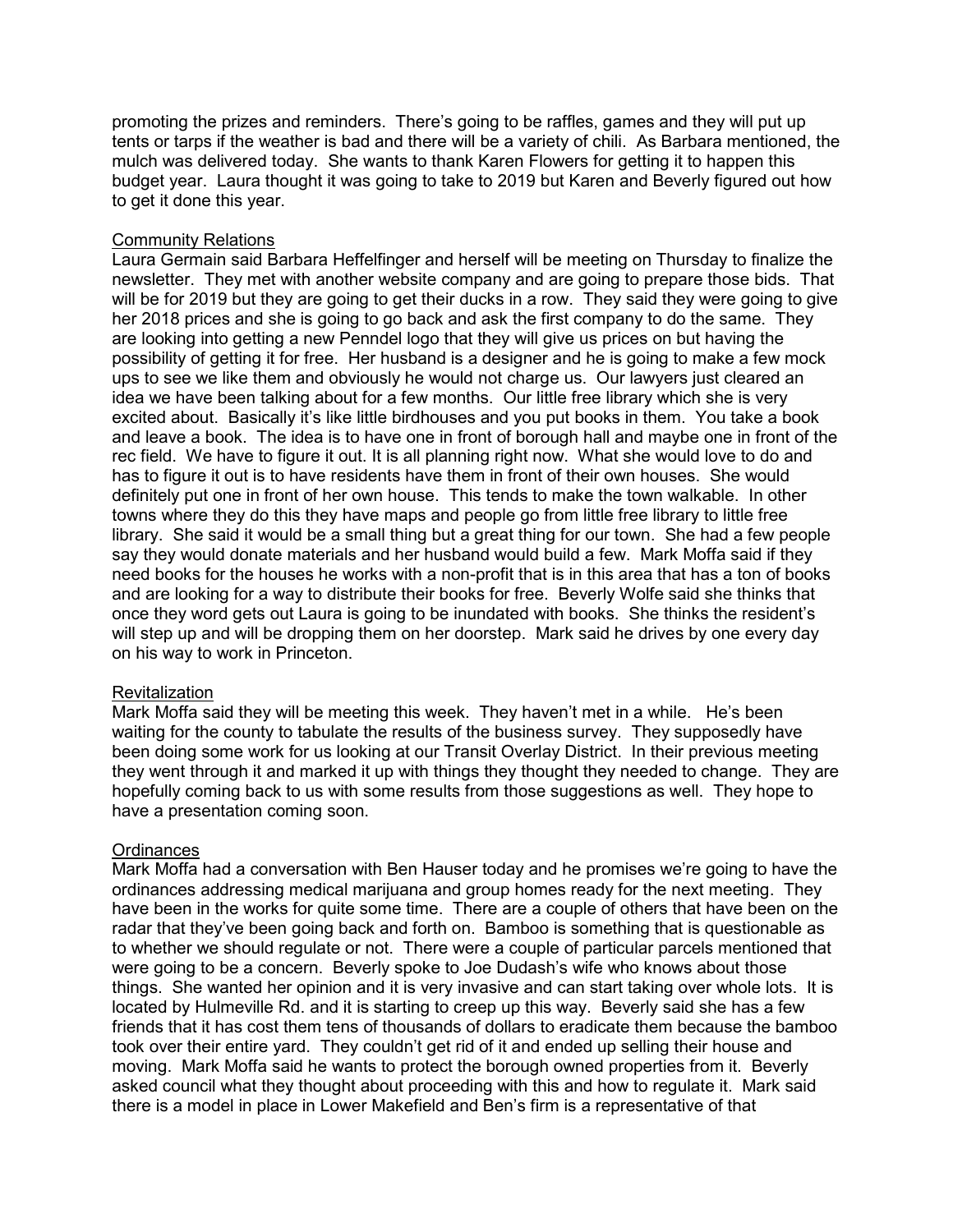municipality as well and they have worked on it. There are a couple of ordinances. They passed one regulating bamboo and then they updated it because he thinks they found a flaw. Mark can show the language that has been used. It does not prevent people from growing bamboo. It stipulates a certain way that it has to happen. The roots are kept in that spot. It cannot migrate off out of the area. Ben Hauser said that Lower Makefield is not the only one that has an ordinance. He believes Middletown has one and Bensalem has one. It's called obnoxious or invasive plants. The trend began in Yardley Borough. The borough wants to enforce an ordinance that perhaps is between neighbors which is kind of a concern but many municipalities in this county have drafted such ordinances. Beverly asked if they wanted to continue to waste their energy on it or is there bigger fish to fry. Mark said they can certainly look at more than one at a time. The fence ordinance has come to their attention and he started looking at the contradictions in our laws. Mark said we can look at fences and bamboo or just fences and put bamboo on the back burner. John Stratz mentioned there was a large swatch across Neshaminy St. Joe Dudash said they should research it and go to the residents of Penndel. He said he did not want bamboo next to him. You have to get a bulldozer to get it out and then you can't always get rid of it. You actually have to put metal down to block the roots. Mark said the problem is that they are reactive. The problem happens and then they respond to it the best they can. This is a little unusual in that they do not know of a problem yet that's in our borders. Do they want to get ahead of that and prevent someone from going crazy? Joe Dudash said they should be proactive. Laura Germain asked about people that already have it and Mark said typically the ordinances address existing planting. Beverly suggested putting that on the warmer. Barbara Heffelfinger said that the fence ordinance is the top priority. Beverly thinks that the medical marijuana dispensary and all that other stuff and nonsense that our exsolicitor rolled into one gigantic ordinance that never got passed and that's why it's taking so long because it has to be split out should be more of a priority. Mark said they should get them off the table. Ben Hauser said if you authorize advertisement by the beginning of November, they will probably be passed in December. Mark said the fences and bamboo will be what they look at next.

# **Insurance and Pension**

Mark Moffa has been in contact with the Borough's Association to see if who we were using for our pension program were good and they come highly recommended. With insurance we have an issue. This all started with researching our options for insurance next year whether they can change our broker or firms. An issue came up when we were trying to get a quote from our current provider EMC so that they could compare to others. Their underwriters are not even going to give us a quote until we answer a series of questions that relates to a specific incident that occurred on August 15, 2017. Beverly Wolfe stated they could not talk about it because there is an ongoing investigation. Ben Hauser said for the record there was an incident that occurred in the summer of 2017 that may or may not be in litigation down the line. Mark said the insurance company wants to know moving forward what we are doing about street lights that are out in the borough. They want to know that we are taking corrective action, that we have a plan in place and they want to know who the responsible individual or individuals would be for identifying streets lights that are out and replacing them. Beverly said it is addressing something that the insurance company said may have contributed to the problem. We did answer their questions but what they want is to see from us in writing is a Standard Operating Procedure. They want thing by thing, item by item as to how in this borough, if a street light is malfunctioning or out, they want something a lot tighter and a lot more detailed than we have been doing for many, many years. And what we have been doing is when you guys tell us there is a street light or when our police when on patrol tell us a street light is out, Armour and Son's Electric is contracted to take care of all those things. We pay a yearly contract to them and they will come in and fix it. That is not good enough for the insurance company. They want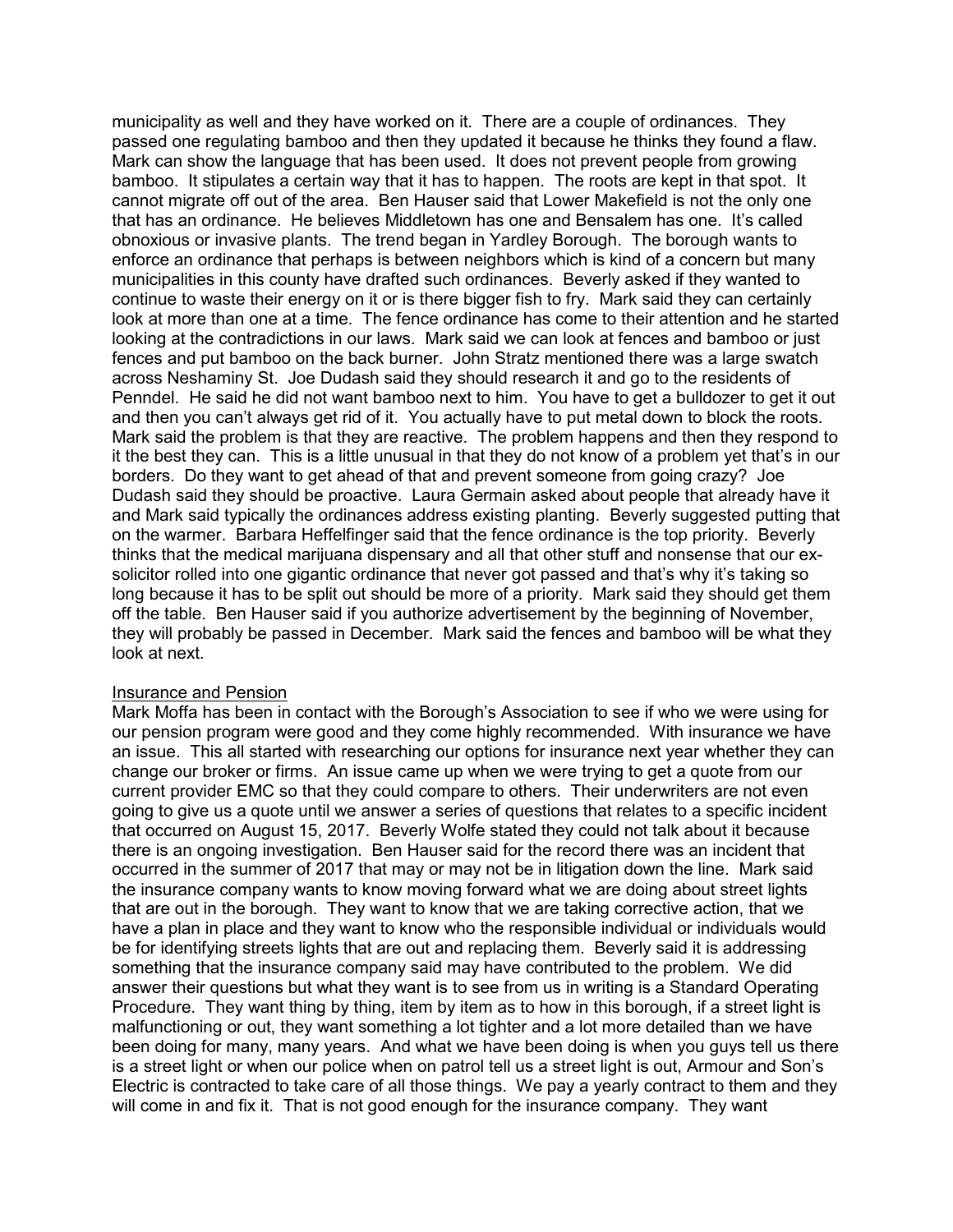something a little bit more. Based on the documentation she saw, she can see why they want it. Mark Moffa said the method that we can count on is the police officers. He doesn't believe they can instruct the police officers to do anything so they have put together a resolution to try to get some things in writing to satisfy the insurance company. This resolution simply asks that the mayor please direct the police department as a part of their regular duties to take a look for street lights that are out. This gives us a little bit of a paper trail. Beverly said the insurance company wants to see in writing, our Standard Operating Procedure for the identifying and dealing with any street lights that are malfunctioning. This would be a way that we could show them that we have a procedure in place. Bob Winkler said when a resident reports a street light out, they report it to Karen or Marie and they send an email to Armour. He does not know how long it takes for them to get out there and that is the question. Beverly asked if an officer notices a light out while on duty, they basically do the same thing, correct? Bob said if Karen is here, they notify her otherwise they notify the chief and in the morning the chief will notify Karen. Joe Dudash asked if there was a paper trail and Beverly said that's what they need to create. Mark asked Bob if they pass this tonight, is there a way for him in some way to document a memo, in light of this, instructed the police. Bob said he will check with the chief to see if it was issued. Mark said they feel that council did something, we have records the department is on it and that there is a procedure in place. Beverly said they will write up an SOP for this kind of thing. That way they can show that to the insurance company. Joe said the downtime could be when the police report it to Armour getting out there. Beverly said that's something they can find out when they ask Karen for the records of the emails when it went to them and when they came out to actually do it. Bob said it depends on how much work they have. Joe asked legality wise, is there so many hours in which that light has to be fixed. Ben Hauser said not that he is aware of. If someone were to make a claim that the light out was out and that contributed to the accident, ultimately that gets decided or talked about by lawyers, was that reasonably long enough time. As he spoke about to Mark, during the day you don't always know if your light doesn't work. Joe asked how do you know if it goes out. Beverly said the maintenance guy is here during the day. Bob said sometimes the ballast goes out. It could be on and by the time you get to the other end of the block, it goes out. Mark said he doesn't know how they found out that we have no public works department. They asked why we got rid of our maintenance people. He told them he did not know the answer to that because it happened before he came but then he thought afterwards that they would be working during the day so they will not be patrolling at night looking for street lights that are out. They are indicating that it is an increased liability that we don't have maintenance people. We have one but he is not replacing street lights. Ben Hauser said certainly if it would be an issue if in Penndel Borough it takes a week to replace a street light when in every municipality in Bucks County it takes half an hour. Beverly said she thought that Armour was very responsive and always was when she was on the streets committee. It was usually within a couple days. Mark said he thinks the risk management person from EMC will be pleased to see that we did something. Beverly asked if they still wanted to do the resolution so they could prove it to them. Joe asked if we needed to stay with EMC. Mark said we do not have to stay with them and that's how this all came about. He was looking for other opportunities. There are probably only 3 or 4 companies you can go with for comprehensive municipal insurance. EMC is one of the big providers. He doesn't know if he can go to another insurance company because of this big claim. Joe Dudash asked if legality wise would it be better for the borough if our officers do an incident report. Mark said that would be more of a procedure than so and so is going to tell Sean who is going to tell Karen. Mark asked the mayor if they can see documentation that the police department has been instructed to provide and incident report. The mayor said he would do that.

## MOTION BY MARK MOFFA TO ADOPT RESOLUTION #2018-28 A RESOLUTION OF THE BOROUGH OF PENNDEL BUCKS COUNTY PENNSYLVANIA REQUESTING THE MAYOR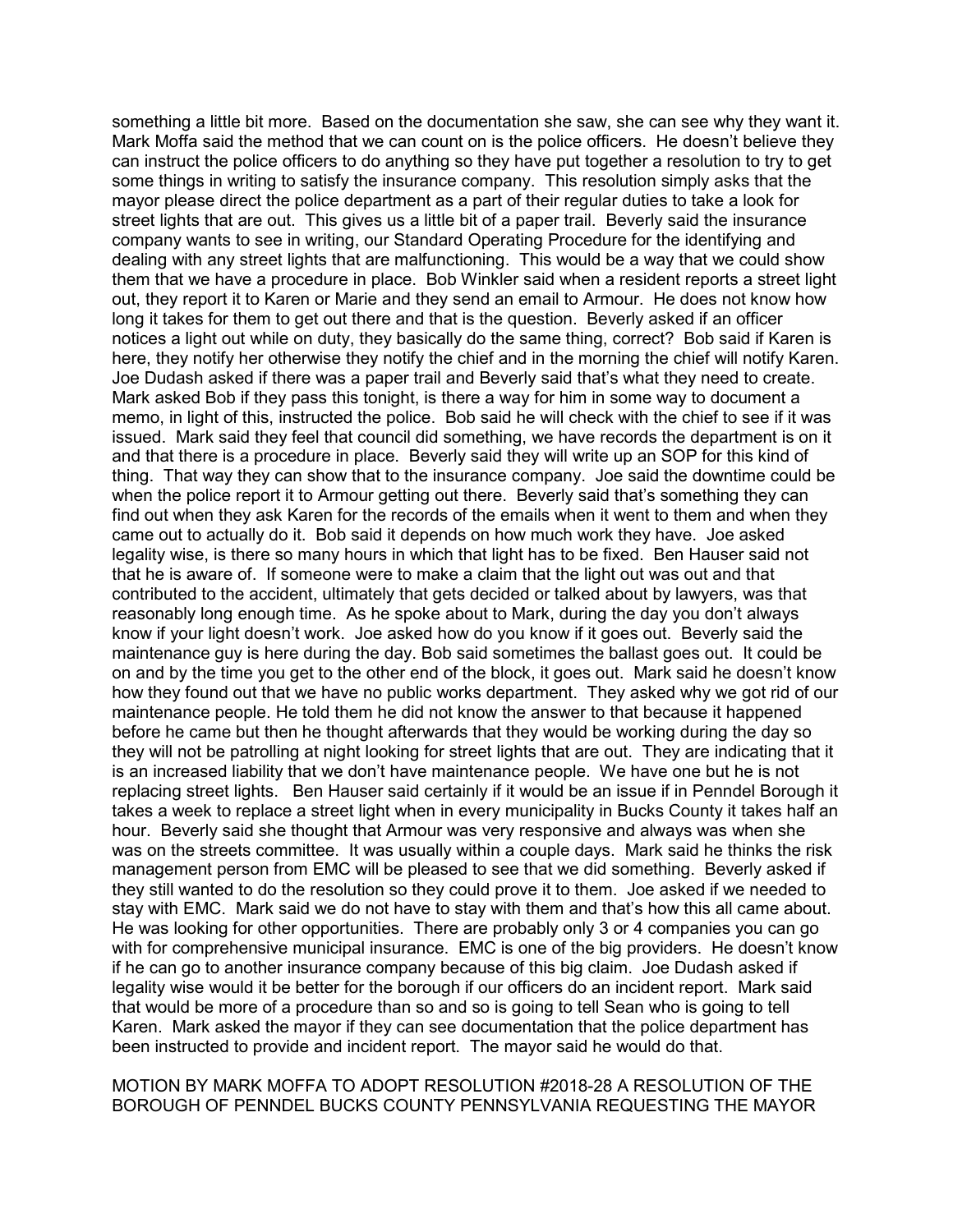AND POLICE DEPARTMENT REPORT STREET LIGHT OUTAGES. SECONDED BY BARBARA HEFFELFINGER. All ayes, motion carried.

Laura Germain asked if there should be anything about the paper trail or incident reports be in the resolution or is it not necessary. Beverly said it was not necessary since the mayor is going to give a memo. Ben Hauser said that the minutes will be transcribed and will be approved and on the record. Bob Winkler said he is making a recommendation that they give them a log book or set up in the computer where they can log all of this down where there is a running list because we could repair a light and replace a bulb and then the ballast go bad two days later. Mark said he intended to mention their desire to convert to LEDs which would help reduce the occurrence of outages. He thinks they want to know more about what we are doing right now but down the road he thinks that's worth mentioning.

### Long Range Finance

Mark said he is trying to revive the Long Range Finance Committee. They asked for applications and he received two as well as people coming to him and expressing their interest. They also have two sitting members who are interested in continuing to serve on the committee. There would be the council member and the four members of the public. Mike Sodano is a sitting member and is interested in continuing and his term doesn't expire until 2021. Gary Nickerson is a sitting member and his term expires this year, however he is interested in continuing to serve. He would like to reappoint Gary Nickerson. Beverly said his term expires December 31 so he would need to wait to do that.

MOTION BY MARK MOFFA TO APPOINT KAREN FLOWERS TO LONG RANGE FINANCE. SECONDED BY LAURA GERMAIN. All ayes, motion carried.

MOTION BY MARK MOFFA TO APPOINT AMANDA MIELUCH TO THE LONG RANGE FINANCE. SECONDED BY JOE DUDASH. All ayes, motion carried.

Mark Moffa had a question for Ben Hauser. Mark said they passed this resolution redefining the committee in August 20 and there are two parts to it that he's wondering if they can tweak. Ben said they can pass a resolution to amend it. Mark said there is a part of the resolution point number five where it says the committee shall provide a written report of its findings and recommendations to borough council on a monthly basis. They don't know if this committee is going to be meeting every month yet. Maybe change it from monthly to regular basis or as deemed appropriate or at council's request. Barbara Heffelfinger said they should be done after every meeting and submitted to council. Mark said it could say to be given within five days after meeting to borough council. The second part is after his discussions with various people about reviving this and with Gary who is a current serving member, everyone has said this committee, when it met previously, it was ill defined what the duties and responsibilities were. If we are going to have it again there really should be direction from borough council as to what the committee should be looking at.

#### Sewer and Streets

John Stratz said the committees met on Friday with the engineer. First part of the meeting was working on budget estimates. The second half was a meeting with Bucks County Water & Sewer Authority's John Butler and Lee Alexander. The sewer authority has a proposal for us. They would like to be our go to company for any sewer and water emergencies in the borough. They are willing to come and do a proposal. Beverly Wolfe suggested that the November work session would be good for them to come and said it was a very interesting packet that will go to all of council so they can understand what they are offering us as far as emergency situations.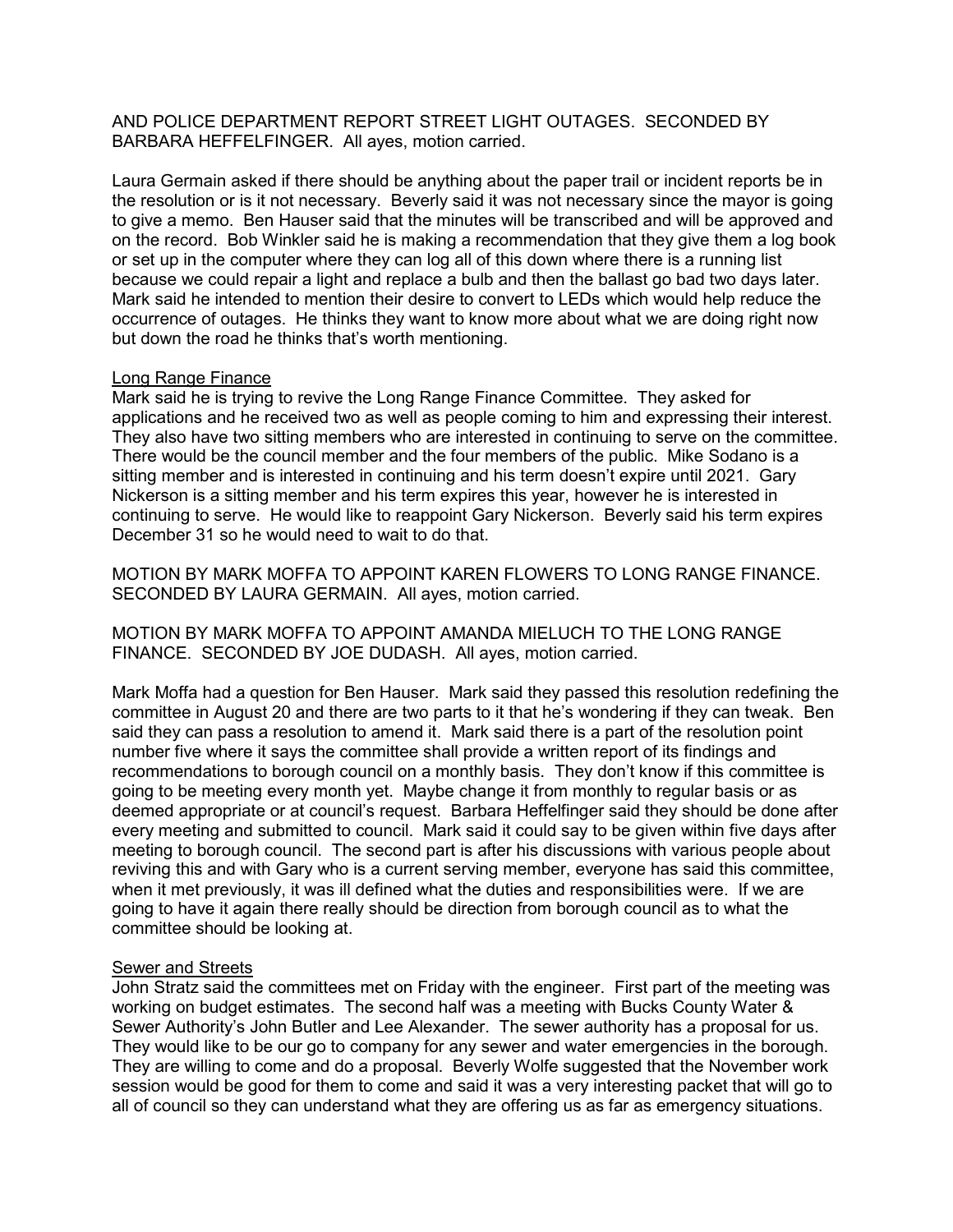John Stratz said he will be attending a meeting with the DVRPC on October 18 at the Tredyffrin Township building in Berwyn. This will be the first meeting of the committee that will be in charge of the lighting program. They will be evaluating proposals from these companies and will be deciding on the top eight companies in order to interview them in person the following week.

John mentioned bids for snow removal and deicing. Seifert has been our ongoing company. Do they want to continue with them or put it out to bid. Carol will do this for us. It will be \$1,400.00 to prepare the bid package, advertise, and make sure everything will be done the right way. Ben Hauser asked if the contract expired or if there was an option on the contract. It is just a proposal for plowing and we provide the salt. Beverly Wolfe asked if everyone was happy with the job they were doing and Barbara Heffelfinger said she was not. She said they overstay their welcome and just drive around the streets. In a heavy snowstorm, what could be done 5 hours is stretched to  $8 - 10$  hours. They are horrible on the corners and just pile it on the corners. They don't try to keep driveways open. She just doesn't think they are doing a good job for the money they charge and she doesn't think they should be awarded another contract. Mark Moffa asked what their rates were. They have a man hour rate and we also have them shovel at the borough hall and rec field. Beverly said they budgeted \$2,000.00 for salt and de-icing materials. We provide that, they don't. It looks like we spend only \$400.00 of that. We spent about \$11,000.00 in plowing. We budgeted \$10,000.00. Seifert is the only company we have used since we stopped using our own people. Many of the landscaping companies do snow plowing in the off season. Many of them will not quote municipalities because of the insurance. We were told if we were not happy with them, put it out for bid and see what you get. John Stratz said he has gone to our neighbors say they use their own people. Beverly thinks Hulmeville and Langhorne Manor use Seifert. Mike Smith said we have a \$55,000.00 truck sitting at the plant and we don't use it. We have a \$7,000.00 salt box sitting down there that we don't use. There were complaints of handicap ramps being plowed in. Beverly said if we put that in the specs that we want them to get and shovel them, it will cost more. Mark asked if we had any idea what the current rates are before we spend \$1,400.00 to try to get a better rate. Beverly said she's not sure better rate is all we are going for. She wants to make sure every dollar of that money they are spending is on somebody who is doing the job the way we want it to be done. John Stratz asked if they could write up their own contract and tell them we want this followed. Ben Hauser said you're looking at \$11,000.00, which starts to trigger bid requirements. It might be under that but to be cautious, rather than just dealing with Seifert, you may have to go through the 3 quotes process. The threshold is \$10,900.00. Under that amount you don't have to bid it. The middle threshold is \$10,901.00 to \$20,100.00 you have to get 3 written bids. After that you have to go through the formal bid process. Beverly said the problem is when they were looking for 3 quotes, nobody wanted to do it. Mark asked about the \$1,400.00 for Carol. Beverly said that is for her to prepare a bid package. Carol said she would work with the streets committee to put out a bid package on Pennbid. If they need to advertise, that would be separate. The borough goes through the Bucks County Courier Times. And as we've seen with the refuse bid package, they are complicated. Beverly asked John if Seifert raised their rates. John said not on the standard plowing and deicing but they add the front end loader. Beverly said we were very demanding about them shoveling the sidewalks and they were complaining about that so she figured they would hike it up.

Amanda Mieluch, 16 Oak Ave., said when the borough did it, it wasn't any different than this company that is doing it now. The driveways were still blocked in, your sidewalks were still blocked in, and you had to dig everything out, empty out your driveway and go back and do it again. It's no different than when the borough did it or this company who you are paying to do it. So to say Seifert is doing such a lousy job, she doesn't see that.

Sam Simon, 126 Holly Ave., said the biggest thing he sees with the borough is they leave cars on the street. If you're going down the street plowing, if you have a car and you go to cut back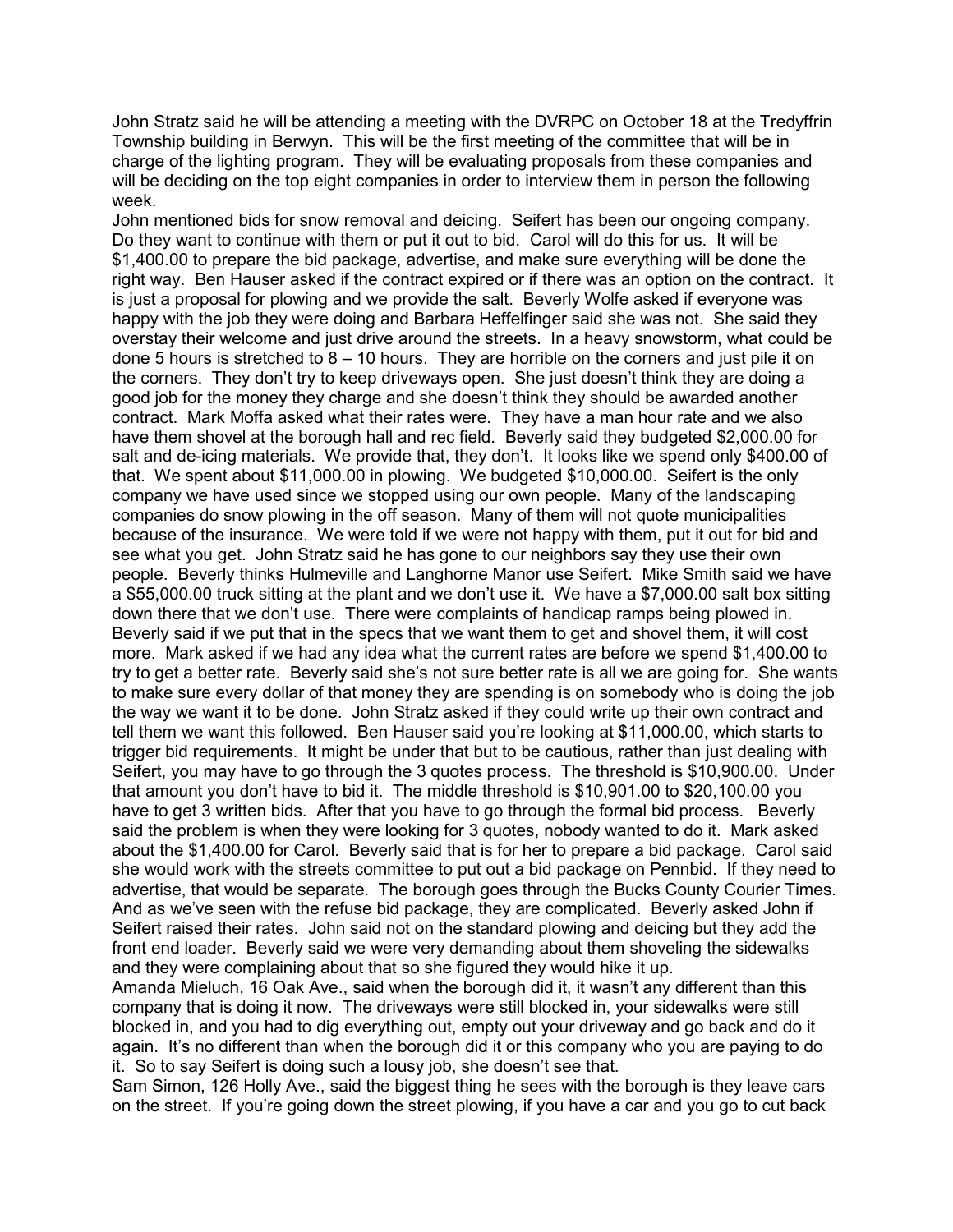in, you're two cars down before you're back in. You can't blame the plow guy for that. You have to blame our residents. If they don't have a driveway, the ground is frozen so put the car in the front yard. Amanda Mieluch said they have someone on their street who has a lawn service as a second job and had his big, old truck out there all winter long. Everybody else had to get off the street but he was allowed to sit there because he's a Bensalem cop. Nick Foufas, 326 Bellevue Ave., asked if they only spent \$400.00 for the salt and de-icing last year. He said he watched the trucks and there were almost no K.E. Seifert trucks in the borough last year with a salt box in the back. Woodland Ave. and Centre St. was nothing but ice. They need to either salt or not do it and we find someone else. We should put the salt box in our \$55,000.00 truck and do it ourselves. Every time Seifert plowed this parking lot, he puts the blade down at the sidewalk and pushes it right into his fence. If you look at his fence, it looks like an "S" all the way down. It's been like that since he put it up 4 years ago. The first year they pushed the snow from the borough into his fence. They don't care. It's not their property. He fixed it the first year and the second year. He's not fixing it again until we get somebody different.

Patrick Donahue, 520 Bellevue Ave., you should have a safe walkway to get across the street. He walks and you cannot get across the street. You have to go down to the middle of the block and cross over the snowbank. The do in front of the concession stand at the rec field in the middle of a snowstorm. That's costing us money. And the sidewalks down there, nobody walks on them and we are paying them. Beverly said by law we have to keep them clean. Carol said for a large pickup truck it's \$120.00 an hour so they are not out of the range with others. If we proceed Carol would like to work closely with the streets committee in preparing a map to include with that bid, not only showing where you want cleared but also where you want snow piled. Beverly asked Carol if putting this out for bid can be part of liquid fuels. Carol said she believes we can. Beverly said we have some reserve in liquid fuels so if we go ahead with putting it out for bid, perhaps it is a nice investment to see what else is out there so that we are getting the best bang for our buck.

## MOTION BY JOHN STRATZ TO REQUEST BIDS FOR SNOWPLOWING AND DE-ICING AND TO HAVE OUR ENGINEER PREPARE BID PACKET NOT TO EXCEED \$1,400.00. SECONDED BY MARK MOFFA.

Joe Dudash asked why they don't go to Seifert and say this is what we need. Beverly said we are approaching a bid threshold where it is the law that we have to get at least 3 bids. Joe said he meant before we go that route, why can't we just say to him what we want. Ben Hauser said because of the bid threshold you should formally bid it out. You can get 3 quotes if you can get someone to do that. Carol said we can put together a less extensive package up on Pennbid, understanding it would be under the \$20,000.00 threshold so we don't have to do full blown bids but get it out there for as many bidders as possible. Mark Moffa said one of the issues is the corners and that means the corners are going to have to be hand shoveled. No one asked Seifert to do that. Beverly said she thought they did but it was not written. She said they should try to draw up something simple. We should go to the vendor of record and tell him what we don't like and ask them what would it take to fix these problems. From there if there is no resolution, we take it a step further. Mark said the issues we want to address are the handicap ramps, salting specific parcels, what we want done differently because it seems like different people have different experiences. Barb isn't happy and she cites these things she wasn't happy with. He thought it was phenomenally well done on his street. They can't complain the corners weren't done if we didn't ask them to do them. Beverly said they don't know what they were asked to do. Bob Winkler said if you look through the minutes, you probably won't find anything. Beverly asked John Stratz to contact Seifert with a list with these things and see what they have to say about it. Mark asked Mike Smith in what way was he referencing the truck. Did he mean they borough should hire someone to do it ourselves? Mike Smith said that's what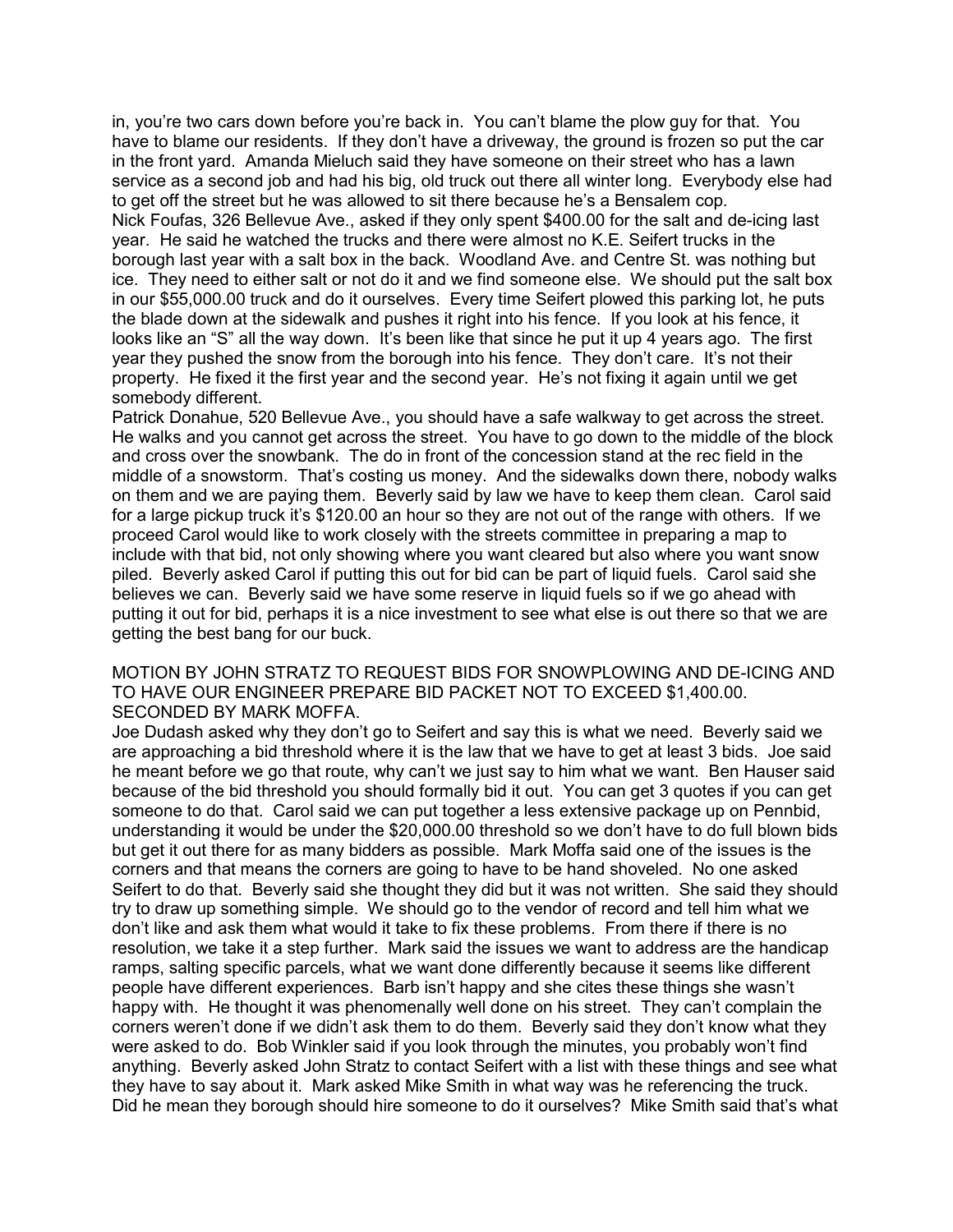they did before. Steve Lowe and some other people. Beverly said and the liability that goes with that. Mike said as far as corners go, it's very hard for the snow plow to take it off the corner. It takes 4 – 5 hours to plow the borough if it's a normal snow, up to 10 inches. Once you get over the 20 inch threshold it's totally different story. You're going to go to 10 hours. Back in 1995 when it was 36 inches, he was in the truck for 36 hours straight. As for the driveways, don't dig them out until the plows are done. As soon as there is an opening for the snow to come off that blade, it's gone. As a homeowner, you have to think, do you want to dig it out 3, 4, 5 times or do you want to do it once. As far as corners go, you are going to go so far above your budget. Beverly said they can at least just ask the question. Mike said has Seifert done a great job, no, a good job, yes. Mike said he didn't know about Nick's fence. Beverly said this is the first time she is hearing about that. Barb said they wrecked our wrought iron fence. Mike said the borough parking lot is extremely hard to plow. The best way to do it is with his quad because you can get around everywhere. Get the batteries in the backhoe. We've got it, use it. We have the equipment. As far as shoveling the sidewalks out there, we just hired a guy. We have a snow blower. Bring it up and put it in the shed and have our maintenance man do it. Beverly said let's have John go back to Seifert and tell him what we are unhappy about and what is realistic. Joe Dudash asked what the deal was with cars. He said in D.C. they just tow your cars. Bob said we have an ordinance but you also have to post signs. Beverly said that's always been the problem. You have to post signs every so many feet. We could post them but it is going to cost money. Amanda Mieluch said what is wrong with the residents that they couldn't move their vehicle when they get the call. Ben Hauser said he is going to look into whether you need to put up signs if you have a public ordinance in which it is presumed to know that the ordinance is out there.

JOHN STRATZ MADE A MOTION TO TABLE THE MOTION TO AUTHORIZE THE BOROUGH ENGINEER TO PUT A BID PACKAGE TOGETHER. SECONDED BY LAURA GERMAIN. All ayes, motion carried.

Beverly Wolfe invited Marta Gross, 561 Bellevue Ave., to speak about her husband. She showed a picture of her husband in recent years. She stated she has been a resident of Penndel for 42 years. She sits outside her house for the annual Memorial Day parade. She said it would be a little hard for her to talk especially at this time of year because they are getting near Veteran's Day. Her husband was in the Marine Corp.,  $1<sup>st</sup>$  Battalion,  $9<sup>th</sup>$  Marines. He went into the conflict in Vietnam. There were 849 men in his unit and 49 came back. Everyone else had severe Post Traumatic Stress Syndrome from exposure to Agent Orange which they denied any wrong doing to the men. They discharged her husband after 14 years in the Marine Corp. due to his diabetes and they gave him a retirement benefit of \$250.00 a month. From exposure to Agent Orange which our country denied for many, many years, he started out with diabetes. He had his toes removed from his one foot first then he had his leg removed right below his knee and he was unable to work for many years. She took care of him. She worked 2 or 3 jobs near the house in case he needed her. She put both her kids through college. She kept telling him to back to the VA because he was entitled to more benefits. Her husband got everything that Agent Orange gives you. Besides his diabetes, he had congestive heart failure, COPD. She kept telling him to go to the VA but he was the type of man who said his country doesn't owe him anything. She looks back with no regrets and if she had to do it over again she would. She doesn't think we realize what happens to the men and women in the military when they come back from war and what they encountered. They sat outside every year they have lived here. People see her outside every Memorial Day with a setup she has out there. He always felt like he was forgotten and she makes sure he was never. He was a member of the American Legion when it was here. When it was no longer here he was a member up in Langhorne. She was planning his funeral for many years before he passed. In the year and a half before, when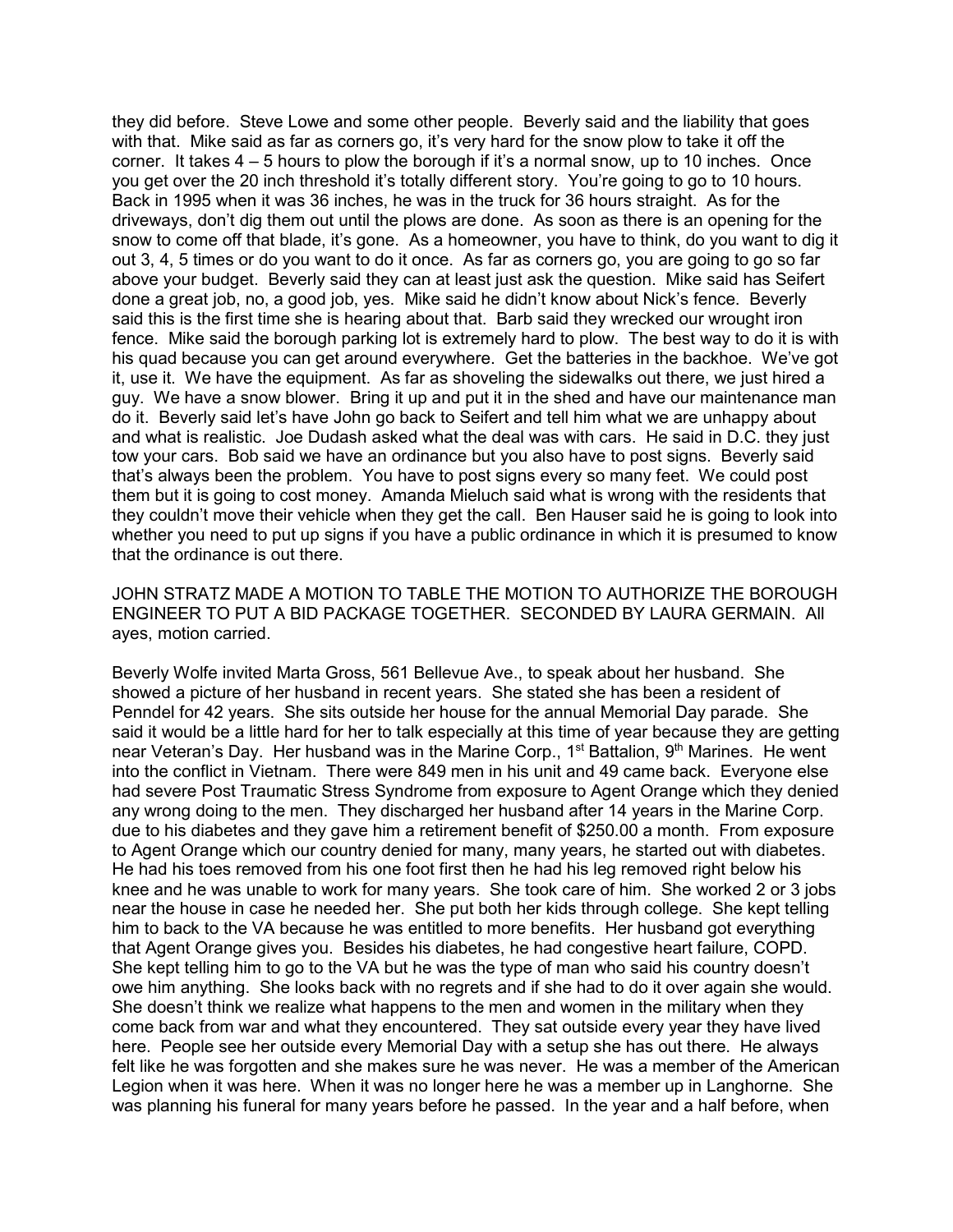he went on oxygen 24/7, they knew his time was limited. She told her sons if they had anything to say to your father, say it now but don't say anything that you will be sorry for. They kept saying oh mom, he's doing great, he will be fine, he's a survivor. One thing she was unhappy at Penndel Borough for was during hurricane Irene when we lost electricity, she couldn't get a generator. She came to the borough for assistance because he was on an oxygen machine and was in bed and there were no more generators anywhere. When she came to the borough a person took her name and said the police would come by the house to make sure your husband was ok and see if he needed to get to a hospital. No one came by and she never heard from anyone. She remembers sitting by the side of their bed hoping they would make it through the day until they got electricity. Anyhow, he wanted to be buried as a Marine. He wanted dress blues but he said she wouldn't be able to find any to fit him. Her sister helped put her in touch with someone to help. It always amazed her how people came together, people they didn't even know. Four or five years before he passed away he finally went to the VA because he wanted to make sure that she and her sons would be taken care of and he was made 100 percent disabled after about 2  $\frac{1}{2}$  years. What amazed her was that she had planned his funeral and this gentlemen asked her for his size so she measured him while he was asleep. He told her it would probably be over \$1,200.00 and she said she didn't care how much it cost. He was always a Marine until the day he died and she wanted him to have what he wanted. He was in Virginia and he emailed her back and said Semper Fi which mean forever faithful. When they got to the last 2 weeks, he called her at work and told her he needed her to come home. They said he had 2 weeks tops. She did hospice care herself for him. Her neighbor across the street who doesn't live there anymore, Mark Snyder, came over while in hospice care and said he didn't want to interfere with her arrangements but he would like to escort him and she was totally out of it and said whatever. They buried her husband from Fluehr's Funeral Home in Richboro. He is buried in Washington's Crossing Cemetery. When they were in the funeral home after the service, they could hear motorcycles outside. When they went out, it was something you would never, ever believe. The streets were lined with people from the funeral home to Washington's Crossing, most who they didn't even know. Somehow on social media it went out that one of their men was down. Later she had heard that they were worried how they would get around the bypass and Rt. 413. The fire department and the ambulance squads blocked off the streets so they could go to the cemetery. She got numerous letters and emails after his funeral that they had been to many funerals but nothing like this they had ever seen before. She wanted to come to a township meeting for so long. When this all happened, Newtown Township, Upper Makefield Township, Northampton Township, Newtown Borough, all their police officers and squads participated. She heard nothing from where they lived for 42 years. She was very hurt. The house that she lives in was the house that they bought which was supposed to be their starter home but when he got discharged, he wanted to move but she refused to because she didn't want to lose her home and she wanted to raise her children and do what she could to get him through. She wanted to meet in Newtown to thank everybody. He said when they came back from Vietnam they were spit on, they couldn't get jobs, and they were downtrodden. And all the years that they have lived here with the parade, no one ever asked him to participate, no one ever asked him to ride in a car, no one asked to include him. You have to go by our house and you could see him. He would sit in his wheelchair in the driveway and you could see the tears stream down his face. She just wanted some kind of something from the borough, a commemoration that his life mattered here for 42 years and for people to understand that freedom is not free, it costs some of us dearly. This country would be nothing. We would just like some kind of recognition so he is remembered. Everyone must have seen him. Everyone who ever worked in this borough had to know him, had to see him. The last summer before he passed away was his best summer. She would come home from work and there would be people all over the driveway who would come along and see him in his wheelchair they would come up to him and thank him. Her biggest regret is he was in bed and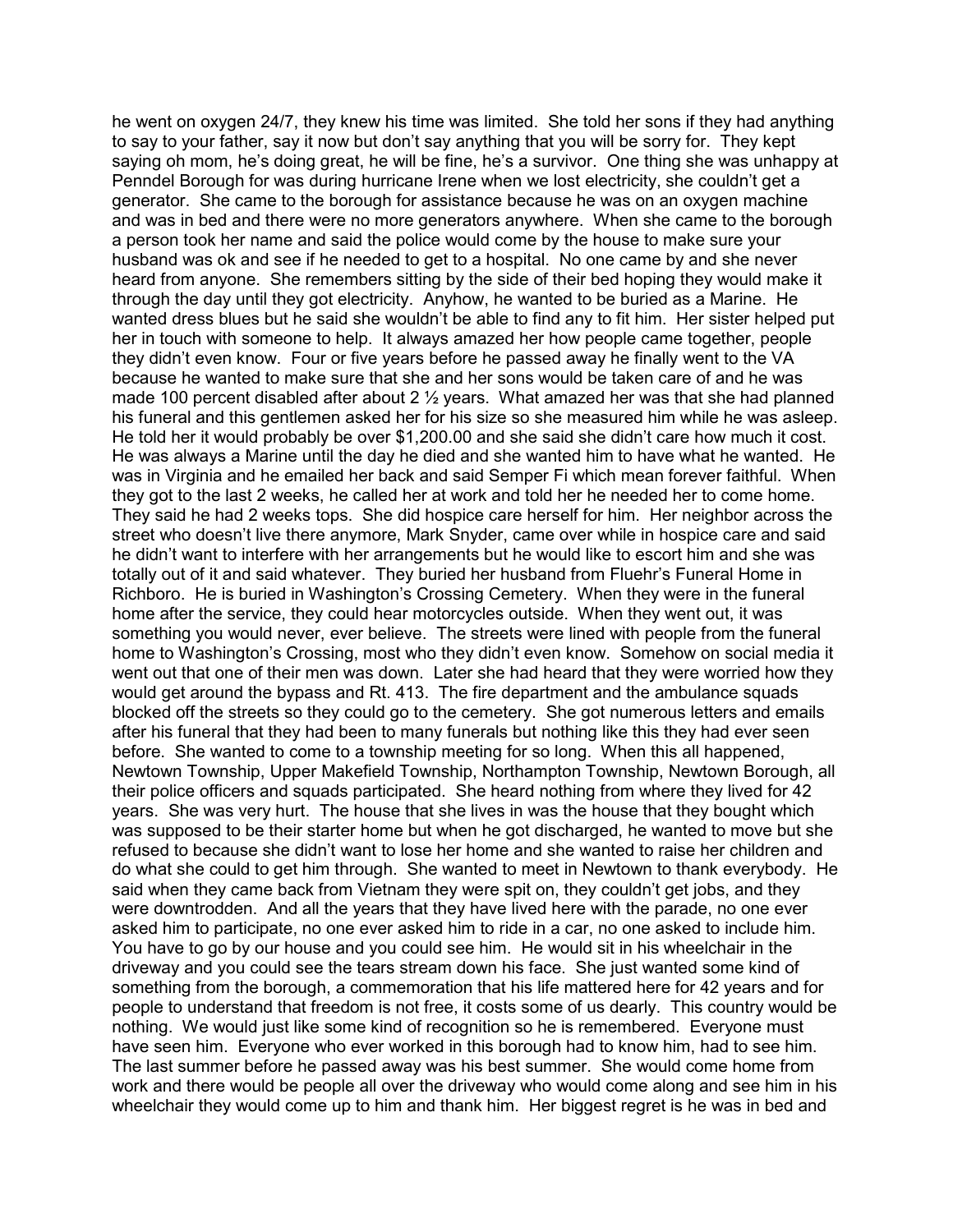she was crying and he asked why she was crying and she said it's because you are sick and I can't make you better and shortly after that he passed. Unfortunately she passed out and she doesn't remember that day and she had made arrangements that her children didn't know about but her sister did know how to take care of everything. And if you knew her husband you could only imagine what he had to do to survive, to get out, how many people he may have had to kill, men, women or children. Her husband was the kind of person couldn't correct a dog let alone physically hurt someone. She just wanted him to be remembered. She goes to the cemetery every week and she puts a dozen roses on his grave. People tell her that she is crazy. She just wants him to know he will never be forgotten. She has been lax this past year because she has had major back surgery and she ended up in a facility for 90 days. She had a metal plate and rod with screws put in her back but she's getting back on track. I just want him to be remembered. All the other organizations came out of the woodwork and it bothered me for years and I just want to try to make it right if that's possible. She said she was sorry. Beverly Wolfe told her not to be sorry that it was important for everybody to hear. Beverly said she salutes her every year that she goes by. She wishes she could stop the parade but she can't. It's important for her to tell everyone. Beverly did not know her story until it was told to her. None of the rest of them knew the story either she doesn't think. Mark Moffa asked her if she could attend the next borough council meeting on Monday November  $5<sup>th</sup>$ . If not, whenever it is convenient. She should let them know and they will have something for her. Laura Germain said that in the newsletter they wanted to add a spotlight on the residents section. She would to sit down and interview her if she would like. Beverly thanked Marta Gross for bringing the story to them. Chief Sean Perry gave her his card so that she could give him her contact information for the next parade. He would like her to sit in the front seat with him and bring him with her and lead the parade. That way he will be in the parade with them.

Council recessed for 5 minutes. Meeting was reconvened.

## Finance Committee

Barbara Heffelfinger reported that they have a number of grants that they've been very lucky to even have the opportunity to apply for. They did received the CDBG grant for \$40,000.00 to do the ADA ramps on E. Woodland Ave. They did apply for the rec board for LED lights for the field. They have heard nothing yet on that. Beverly said they heard they were going to award it in November. They also have submitted 3 grants to the RDA. After years of fighting with them we are now qualified to receive casino funds. They did one for the police, one for building repairs and one for the fire company. Bev, the Mayor and Barb will be going over to give a presentation for the grants. They give you a whole 15 minutes. They sent the letter to the consortium about the lights. We received the sewer and small water grant which we received 2 years in a row. Barb said they have to get moving on the budget. They are getting into crunch time and she's starting to lose sleep. Anybody who hasn't gotten their stuff to her, she wants it yesterday. Beverly said they need it. It is a monstrous task. Barb said she does not want to spend her Christmas holiday in here. Beverly thanked Barb for all the work she did on the grants.

Mayor Winkler asked if they were getting trees. He asked if they could get a plaque and dedicate one of the trees to a resident. He is going to have a proclamation for Veteran's Day and it could be his day (referring to Clement Gross). Bob said they could do that for all veterans. Bev said they have Veteran's Remembrance Day which is a Penndel holiday in July commemorating The Wall. Ben Hauser did not think it would be inappropriate for the Mayor to issue a proclamation saying this Veteran's Day is in honor of whoever you may want. Beverly said as for the tree and plaque she would personally be happy to donate to that. No borough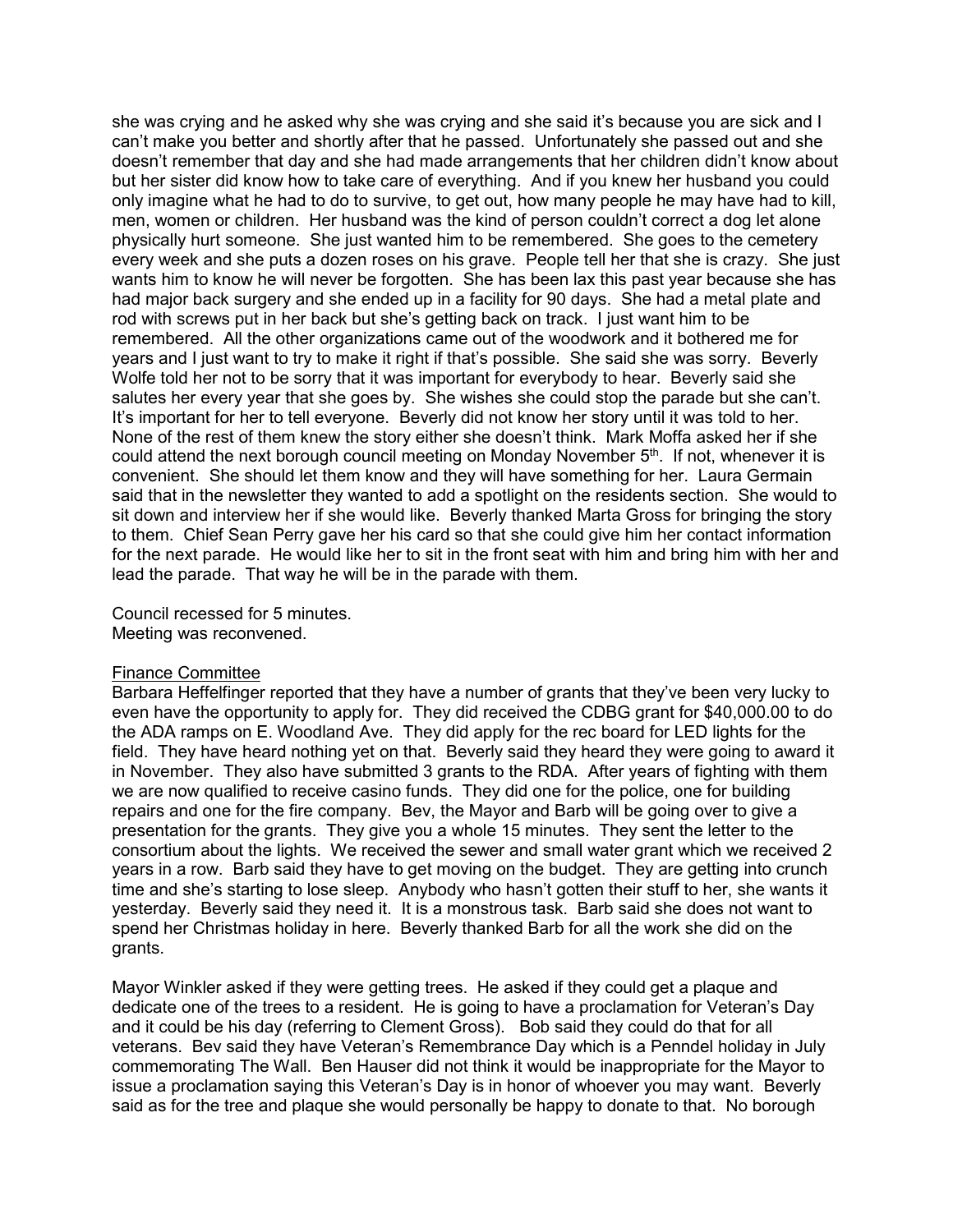funds to be used. Karen Flowers asked if they could do something down at the memorial park because they have the stuff for Mr. Dalola. Beverly said they can figure out where to place it. Bob said it didn't matter to him where the plaque goes. Since they are getting trees which are living memorials, they can get the plaques. Mark Moffa said they can have the borough issue a resolution on it. Laura said there must be other people out there like him so we have to find ways to reach out to them. As far as she can remember we have said if you are a veteran, please contact the borough so somehow he didn't see it or she didn't see it. Beverly said a lot of them might not want to. Like he said, his country owes him nothing. He didn't want it but she needed it for the closure. Beverly said that she and Barb were talking during the recess and are coming up with something like what she is talking about. They will announce it later when they get it down pat. Frank Flowers said to put the plaque on the fence. Barb said they would have to go to the parade committee for that and Karen Flowers said another set of fence like The Wall fence. Bev said it is a work in progress. Residents want walkability and maybe a place to sit. Maybe put a couple of plaques on a bench. They are looking into all of that.

### New Business

MOTION BY JOHN STRATZ TO AWARD THE BID TO SEWER SPECIALTY SERVICES CO., INC. IN THE AMOUNT OF \$81,250.00 FOR THE INFLOW AND INFILTRATION INVESTIGATION AND REMEDIATION PROJECT AS RECOMMENDED BY BOROUGH ENGINEER. SECONDED BY MARK MOFFA. All ayes, motion carried. Carol Schuehler said the borough received 4 bids that were opened on October 8 for the I&I investigation and remediation. The 4 bids have been reviewed and tabulated and the bid tabulation was provided to the borough. The lowest responsive and responsible bidder was Sewer Specialty Services Co., Inc. with a base bid price of \$81,250.00. All of the required information was submitted with the bid and she listed that in her letter to council. A copy of all of those documents has been provided to the borough. Sewer Specialty Services Co., Inc. have received excellent references from the 3 different engineers that she spoke with that worked with them on multiple contracts. So she is pleased to make a recommendation to the borough council that you consider the award to Sewer Specialty Services Co, Inc. for the I&I investigation and remediation. This is a contract for what they call quadrant 1 for the sewers that are draining to pump station 1, first to do smoke testing then to follow up with video inspections and then based on the results of those 2, come through and do repairs. It is a unit price contract and when we get into the repairs, we don't know exactly what that total will be. We have a bid unit price for CIPP Point Repairs. We have 4 bids ranging in price from \$81,250.00 all the way up to \$116,282.00. Beverly reminded everyone that this was part of the last round of PA Small Water & Sewer grant package. It is completely funded by that grant. Mike Smith asked Carol what kind of repairs they were going to be doing or that you recommend that they do. What they have in bid is the cured in place plastic point repairs. He asked if they were going to do spots or the whole area. Carol said they will just be lining the damaged sections. Mike asked if it would be advisable to put the extra money into lining the mains if they are leaking because you both know if you do a 10 foot section, 15 feet down the line it springs in again. Carol said they will just need to see what comes up with the video. Mike said Joe and Mark should sit down and look at the video. Carol said the smoke testing isn't something the borough has done before so she thinks it's a good thing.

MOTION BY BARBARA HEFFELFINGER TO APPROVE THE PAVILION RENTAL REQUEST FROM THE RECREATION BOARD FOR OCTOBER 20, 2018 AT 12:00 NOON TO 3:00 P.M. AND FEE WAIVER REQUEST. SECONDED BY LAURA GERMAIN. All ayes, motion carried.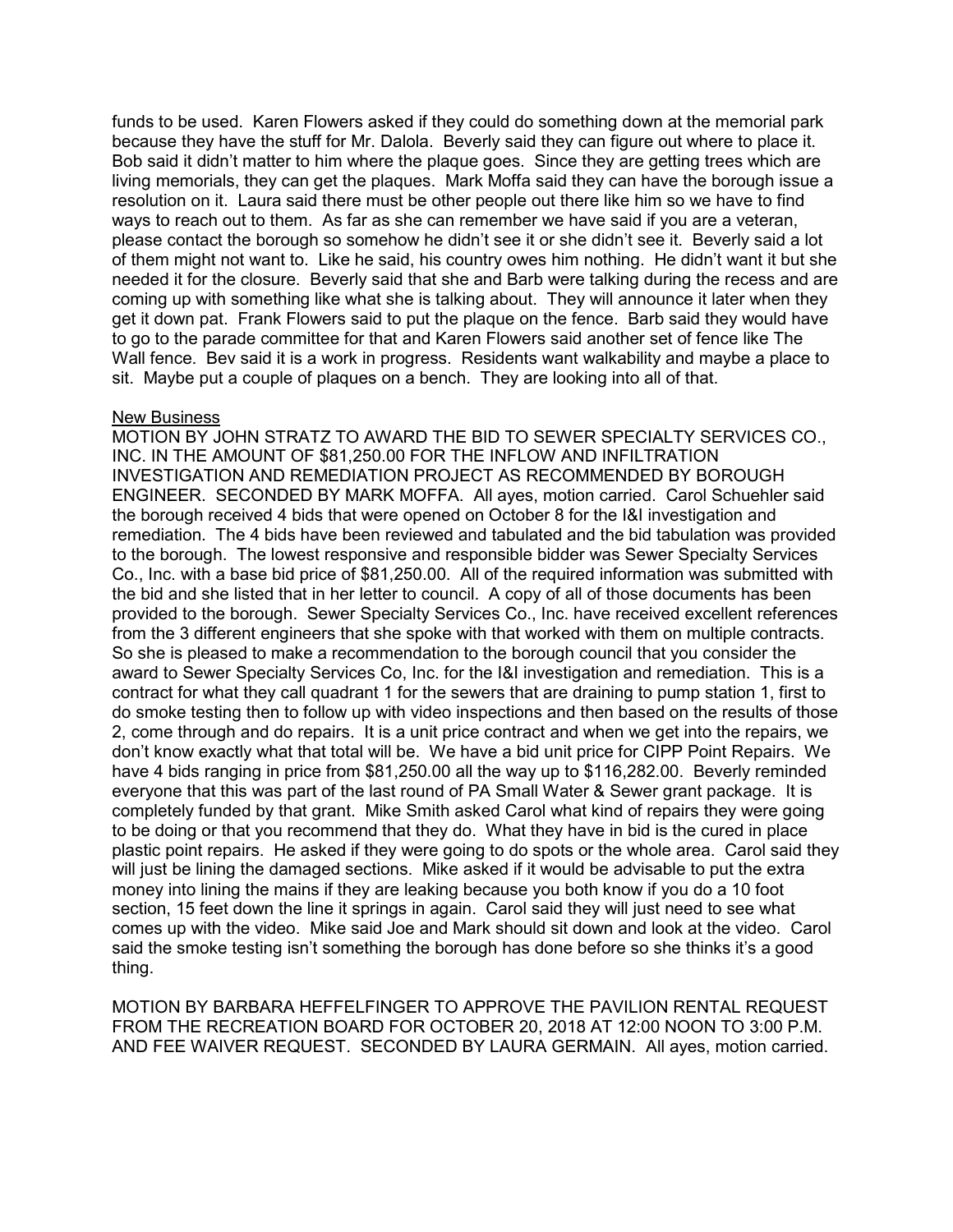MOTION BY LAURA GERMAIN TO APPROVE PURCHASE OF TREES FROM THE PA HORTICULTURE SOCIETY IN THE AMOUNT OF \$50.00. SECONDED BY JOE DUDASH. All ayes, motion carried.

MOTION BY BARBARA HEFFELFINGER TO APPROVE AND SIGN THE PROFESSIONAL SERVICES AGREEMENT FOR THE AUTO ZONE PROJECT. SECONDED BY MARK MOFFA. All ayes, motion carried.

Ben Hauser said there is a prospective applicant that submitted a sketch plan for Auto Zone at 200 W. Lincoln Hwy. As a normal process of land development, they often sign a professional services agreement which they agree with the borough to use our professional services like Carol, they will reimburse the borough and they put down an escrow.

MOTION BY JOHN STRATZ TO APPROVE AND SIGN THE SECOND PA SMALL WATER AND SEWER PROGRAM GRANT AGREEMENT FOR \$213,155.00. SECONDED BY BARBARA HEFFELFINGER. All ayes, motion carried.

Carol said this goes back to an undersized sanitary sewer pipe that is downstream from the decommissioned sewer plant where there is a 12 inch pipe going into a manhole with an 8 inch pipe leaving that manhole. This is a location where the borough has had sanitary sewer overflows, more than once this year with the heavy rains we've had. This is something that has to be addressed and an application was put in for the Small Water and Sewer Projects Grant. They have awarded a grant of \$213,155.00 and have provided the borough with a contract assigned towards that grant. That is probably only half the money we need based on the preliminary estimates to do this work. The borough can sign that contract and if for some reason the borough did not take action on it and did not withdraw that money, there is no penalty to the borough. She is exploring other grant opportunities at this point. She would recommend that the borough move forward with the contract in hopes that we can utilize that as part of the money needed for this project. It gives us until 2021 to utilize that funding.

MOTION BY BARBARA HEFFELFINGER TO SIGN THE SUB RECIPIENT AGREEMENT FOR THE CDBG PROJECT #18-16. SECONDED BY JOHN STRATZ. All ayes, motion carried. Beverly said this is sub recipient agreement between the County of Bucks through the Department of Community and Economic Development for the E. Woodland Ave. curb ramp project we've been hearing about for a long time with Middletown to pave. Unfortunately what was not given to them was that they have to replace all of the ADA ramps at a significant cost. Barb Heffelfinger went out and worked with the DCED and got them to give us a grant in the amount of \$40,000.00 in additional money towards the project. We already had \$20,000.00 put away for the paving. Carol said it is \$76,000.00 including \$21,000.00 for milling and paving which was set aside in the budget. The total project with milling and overlay is \$76,000.00. We have \$40,000.00 from the CDBG and the borough is contributing \$36,000.00 and that is for the milling and overlays, survey, highway occupancy permit applications to Penndot, project bid documents, all of the things we have to go through. Carol would recommend that the borough sign the contract for the \$40,000.00 for 6 accessible ramps and 3 of them require permits from Penndot.

## Persons to be Heard

Mike Smith, 127 Dehaven Ave., Sam Simon had offered once before to get the batteries for the backhoe and nobody has made mention of it. He asked if they needed to go through the rec board about the playground equipment. Beverly said it is the rec board's jurisdiction. Mike said even if they don't want it, it is a good thing for the borough to have or even donate it to Our Lady of Grace to add to theirs or maybe put a piece out back here. He knows they said it was about safety. Every municipal complex in the county has something for the kids. Beverly said we